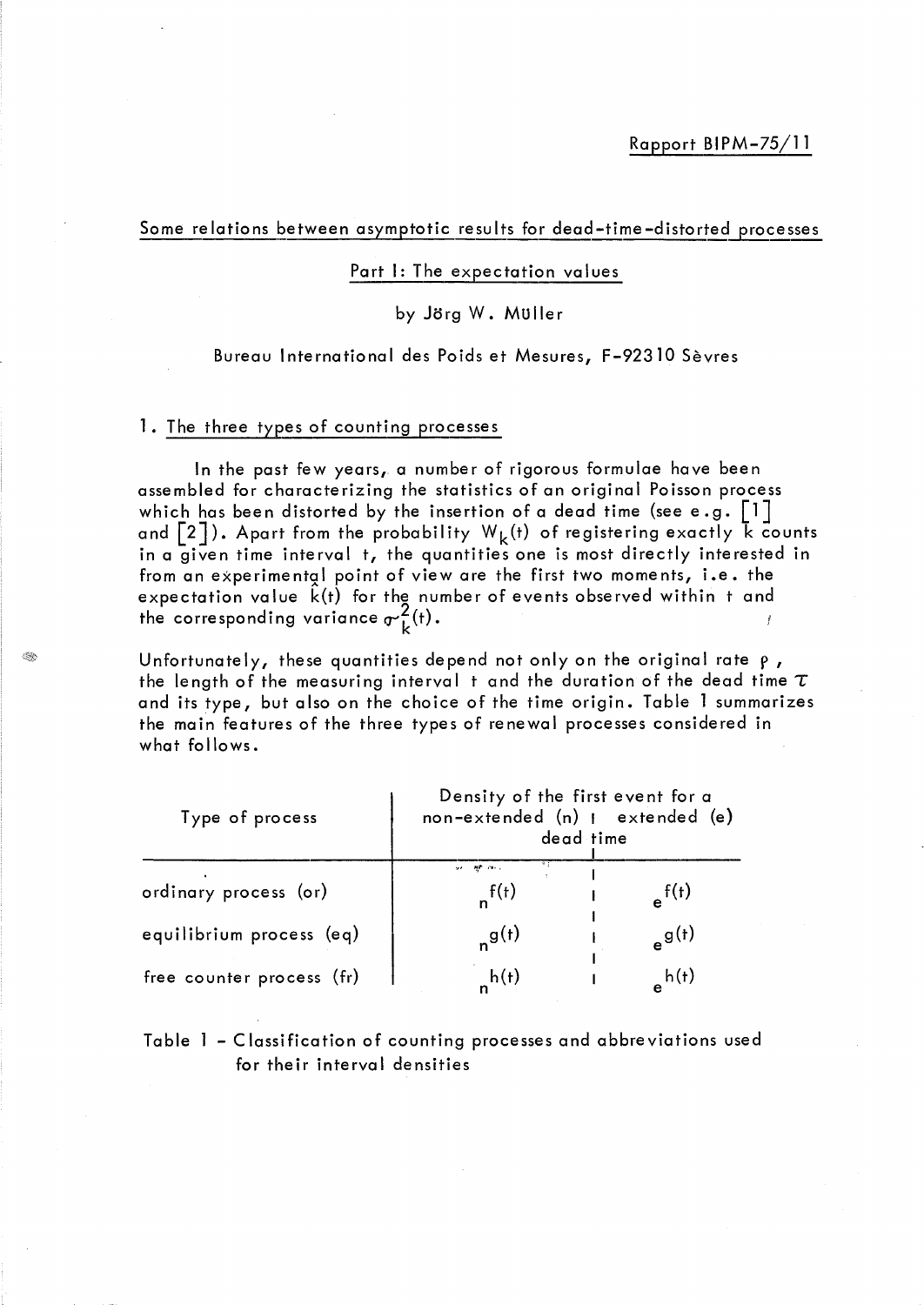Whereas in an ordinary process  $t = 0$  coincides with a registered (but not counted) event, the time origin for an equilibrium (or stationary) process is chosen at random and can thus also fall within a dead time. On the other hand, in a free counter process the device is immediately ready to accept the first incoming event; hence this process necessarily starts at a moment where no dead time is present.

For multiple intervals, i.e. for the arrival time of event number  $k > 1$ , the densities are given by the following convolutions:

 $f_{k}(t) = \{f(t)\}^*$  ,  $(1a)$ 

$$
g_k(t) = g(t) * f_{k-1}(t),
$$
 (1b)

$$
h_k(t) = h(t) * f_{k-1}(t) . \t\t(1c)
$$

If we confine ourse Ives to an original Poisson process, as will be the case in what follows, it can be shown that the following relations exist

- for a no'n-exte nded dead time:

$$
n^h k^{(t)} = n^f k^{(t + \tau)}, \qquad (2)
$$

(3)

- for an extended dead time:

 $_{e}g_{k}(t) = _{e}f_{k}(t+\tau)$ .

ln order to make equations more readable, only those indices (for specifying the process and/or the dead time) will be used in later sections which are supposed to be helpful in a given context.

 $\omega = \frac{1}{2} \frac{d^2}{dt^2}$  , where

#### 2. Introduction

Œ,

Apart from some applications in the field of correlation counting (for a short review see  $\lceil 3 \rceil$ ), where the effective individual measuring time may we Il be comparable to the length of the dead times involved, the usual situation is certainly that in which the time t of a measurement exceeds by far the nominal value  $\tau$  of the dead time as well as the mean interval  $1/\rho$  between pulses of the original sequence. Although in the case of a distorted Poisson process the limiting condition  $t/\tau \rightarrow \infty$  would be sufficient, we prefer for practical purposes to add the requirement that also  $g + \rightarrow \infty$  , as this will permit us to neglect terms which include a factor  $exp(-\rho t)$ .

The important point for us is that - independently of the problem of finding the weakest conditions – the exact formulae for  $\hat{k}(t)$  and  $\sigma^2_{\hat{k}}(t)$ , which are often rather involved, may be greatly simplified for  $t \rightarrow \infty$  . The so–called asymptotic results have been given in  $\left[\begin{smallmatrix}1\end{smallmatrix}\right]$  for the case of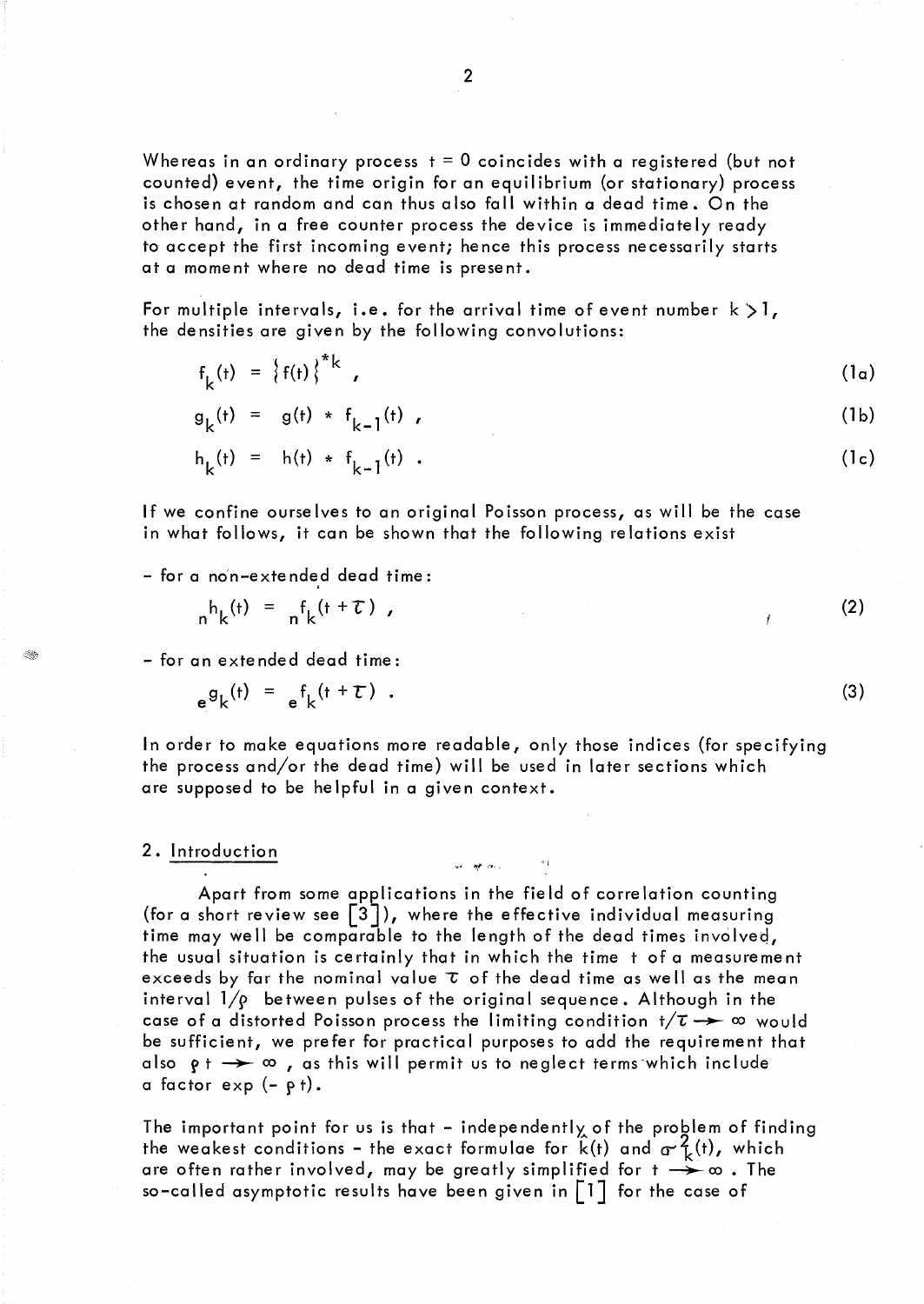a non-extended dead *timei* here a unified treatment will produce the expressions for both types of dead time.

Therefore, the purpose of the present study is twofold. On the one hand, it should provide us with a deeper insight into the mechanism of these processes. On the other hand, we shall arrive at some new forms of asymptotic results not commonly known, in particular those pertaining to an extended dead time. In addition, the novel approach permits independent checking of earlier results (some of which had been at variance with previous claims). In view of the usually quite cumbersome arithmetic involved, such controls are certainly most welcome.

ln this first part ail the relations concerning the asymptotic expectation values will be discussed; the second part will do the same for the variances. A more elegant treatment of these problems, based on some general asymptotic results for renewal processes of the type first derived by Smith [4J must be postponed for the moment since the corresponding formulae for a modified process are not yet readily available. We hope to be able to fill this gap in a near future.

#### 3. General remarks

Let us consider a counting process with a total measuring time t which has been arbitrarily split up into two parts. In general, then, it is unfortunately not true that the expectations  $(M)$  as well as the variances  $(V)$ are simply additive for the partial intervals  $t_1$  and  $t_2$ . The reason for this is that the corresponding relations is that the corresponding relations

 $-10$   $-10$ 

$$
M(t = t_1^t + t_2^t) = M(t_1^t) + M(t_2^t)
$$
 (4a)

and

Q,

$$
V(t = t_1^* + t_2^*) = V(t_1^*) + V(t_2^*) \t\t(4b)
$$

taken as functional equations, would imply solutions of the form

$$
M(t) = \alpha_1 \cdot t \qquad \text{and} \qquad V(t) = \alpha_2 \cdot t \qquad (5\alpha, b)
$$

We know, however, that this proportionality to time is fulfilled neither by the exact nor by the asymptotic relations  $\begin{bmatrix} 1 \end{bmatrix}$  . Even for the equilibrium process only (5a) holds, but not (5b). It follows that for the level of approximation we are interested in, the relations (4) suggested by Goldanskii et al. [5] are only applicable to an undisturbed Poisson process, where, in the absence of dead times, both  $\alpha_1$  and  $\alpha_2$  are equal to the original count rate  $\rho$ .

The physical reason for the failure of (4) is, of course, that the two parts are no longer independent. The dead times following the registered counts have an aftereffect by coupling subsequent intervals which then become statistically correlated, at least to some extent.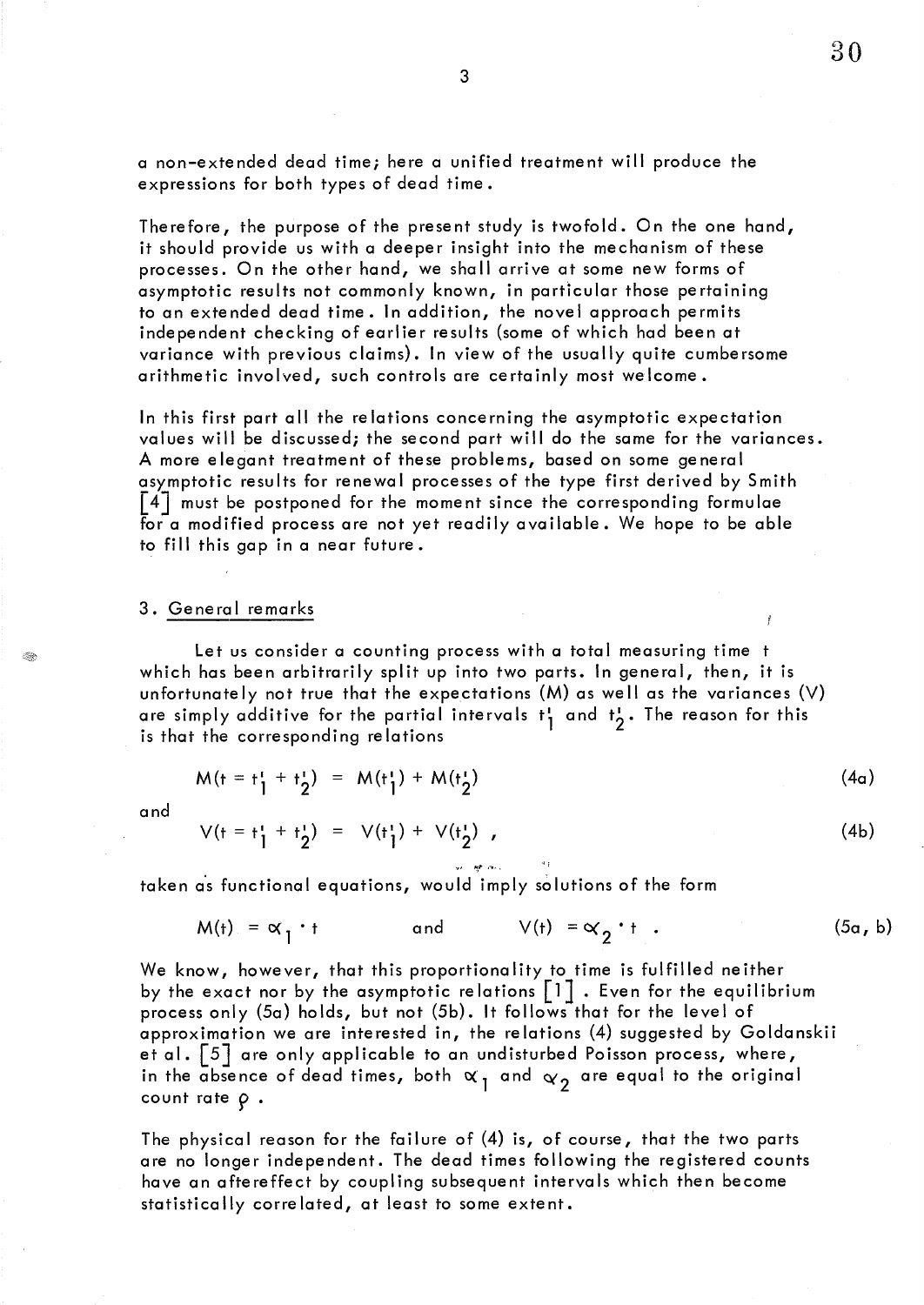Although equations as those in (4) can therefore not be expected to give a valid description, it would still be very nice to have a simple additive system of a somewhat similar type at hand. This can indeed be arrived at if we allow the functions M in (4) (and likewise V) to be different, although weil defined.

# 4. Evaluation of the expectation values

ln the general case, where the total measuring interval of length t is subdivided by  $t'$  into two complementary sections, the expectation for the number k of events in t can be written as

$$
\hat{k}(t) = \int_{0}^{t} \varphi(t') \cdot \left[ \hat{k}_{1}(t') + \hat{k}_{2}(t-t') \right] dt', \qquad (6)
$$

where

 $\varphi$  (t<sup>1</sup>) = interval density for the arrival of an "event" at t' (as for instance f(t') or  $g(t')$  when registering a pulse at t'), and

 $k_{1}$ ,  $k_{2}$  = number of counts in the first (or second) section.

If  $t' \equiv t$ , denotes the arrival time of event number j in a renewal process starting  ${}^{1}$ at t = 0, then obviously  $k_{\parallel}$ (t<sub>i</sub>) = j and we get

$$
\hat{k}(t) = i \int_{0}^{t} \phi(t_1) dt_1 + \int_{0}^{t} \phi(t_1) \cdot \hat{k}_2(t-t_1) dt_1.
$$

Since we are only interested in asymptotic relations, i.e. in the limiting case of very long intervals t, the integrations may be extended to infinity, which will simplify the calculations considerably. Thus

*'l'* "',,. ....... '

$$
\hat{k}(t) \cong i + \int_{0}^{\infty} \varphi(t_i) \cdot \hat{k}_2(t-t_i) dt_i . \tag{7}
$$

In the approximation used here the expectations  $\hat{k}_\mathbf{2}^{\,(\mathsf{t})}$  are always of the form

$$
\hat{k}_2(t) = \alpha \cdot t + \beta ,
$$

where  $\alpha$  and  $\beta$  depend on the type of the process and of the dead time chosen. More precisely,  $\alpha$  is the (equilibrium) count rate at the output. For an original Poisson process with rate  $\rho$ , we therefore have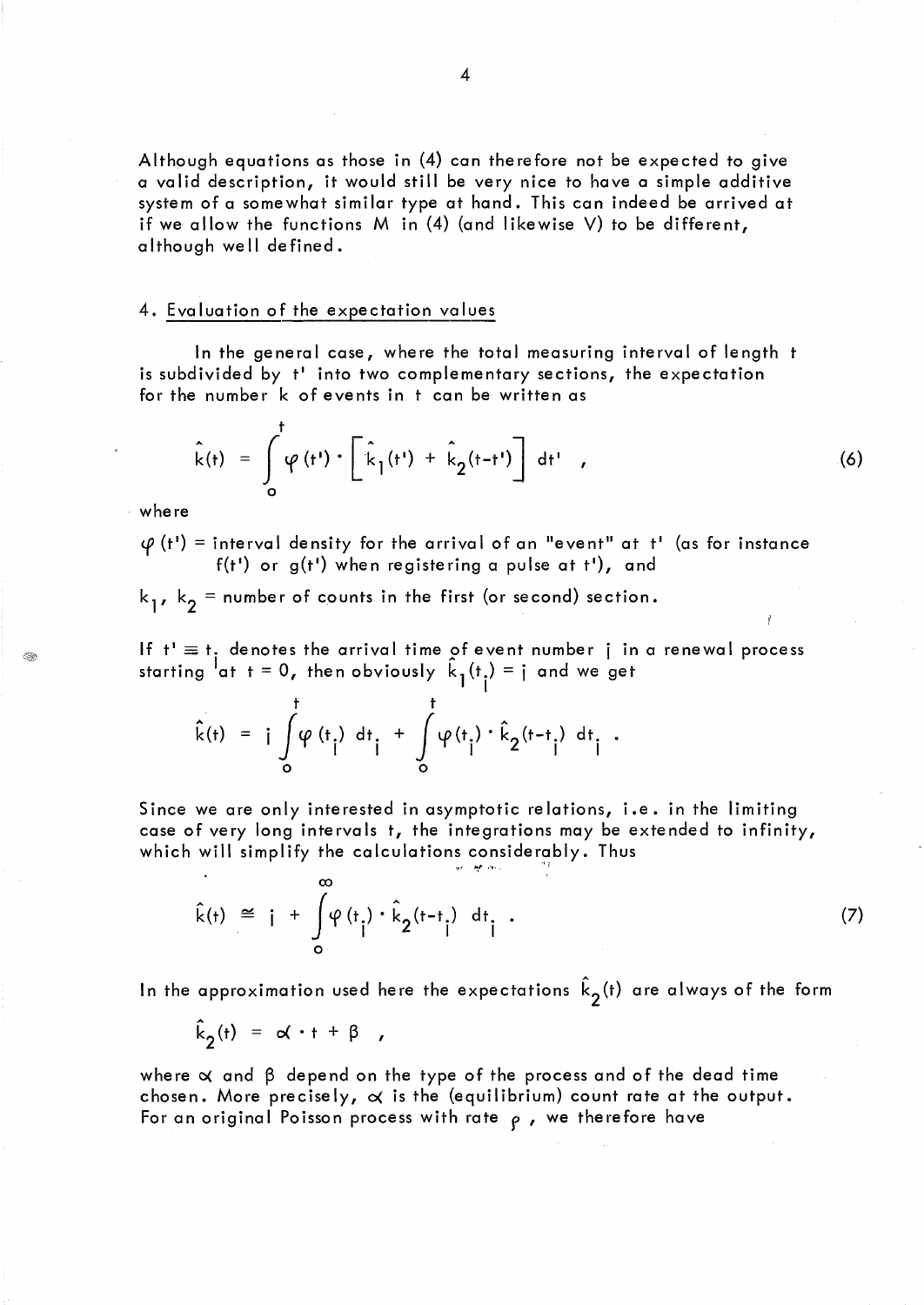$$
\alpha = \begin{cases} \frac{\rho}{1 + \rho \tau} = \rho \lambda & \text{if } \tau \text{ is non-extended} \\ \rho \cdot e^{-\rho \tau} = \rho / \gamma & \text{if } \tau \text{ is non-extended } \end{cases}
$$
(8)

30

the "shifts"  $\beta$  are not really needed for the moment and will be determined later (cf. Table 3). Therefore, (7) can also be written as

$$
\hat{k}(t) \cong j + (\alpha + \beta) \int_{0}^{\infty} \varphi(t_1) dt_1 - \alpha \int_{0}^{\infty} \varphi(t_1) \cdot t_1 dt_1
$$
\n
$$
= j + \alpha + \beta - \alpha \bar{t}_1
$$
\n
$$
= j + \hat{k}_2(t) - \alpha \bar{t}_1,
$$
\n(9)

where  $\bar{t}$ , is the mean arrival time for event number  $\bar{i}$  in the first process (starting at  $t = 0$ ).

If we denote the contributions from the two sections by  $K_1$  and  $K_2$ , we can formally say that

$$
\hat{k}(t) = K_1 + K_2 \tag{10}
$$

with

G.

 $K_1 = i$  and  $K_2 \cong \hat{k}_2(t) - \alpha \bar{t}_i$ .

For  $j = 1, 2, \ldots$ , t' is the arrival time of a registered pulse and the second part is therefore an ordinary process, i.e.  $\hat{k}_2(t) = \frac{\hat{k}}{\sigma}(\hat{k}(t))$ .

Obviously, the case of most practical use of (9) is for  $j = 1$ , i.e.

$$
\hat{k}(t) \cong \hat{kr}(t) + 1 - \alpha \overline{t}_1 \quad . \tag{11}
$$

A

In order to simplify the application of (11), the mean values  $\overline{t}_1$  as well as the quantities  $\propto t_1$  are listed in Tables 2a and 2b, which are taken in part from  $\lceil 6 \rceil$ .

These results for the subdivision of the expectation value  $k(t)$  may appear to be fairly trivial. If they are presented here in some detail all the same, this may be justified by the fact that they can serve as a model for the somewhat similar but more complicated situations we shall meet later in the evaluation of the asymptotic variances.

5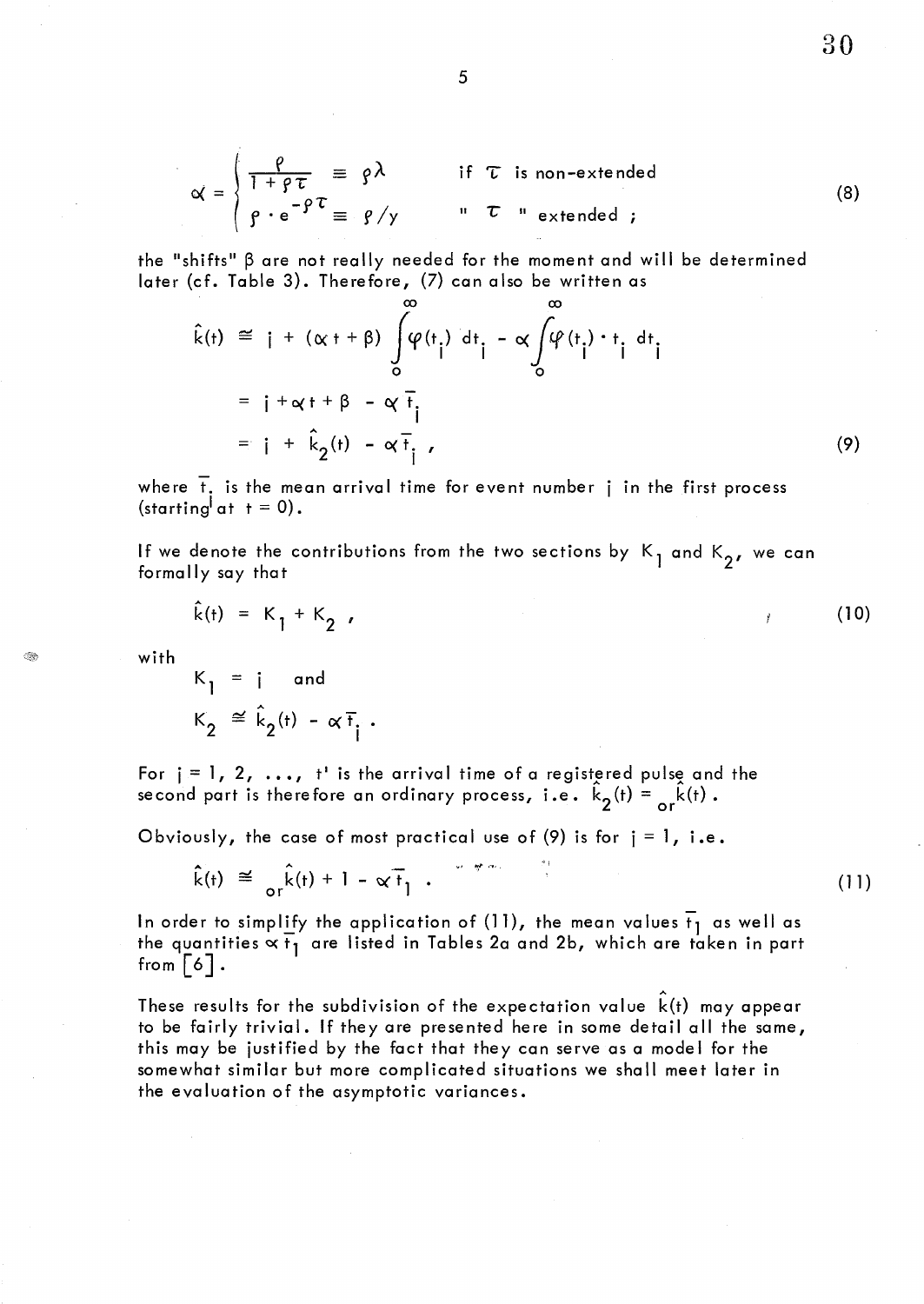|                                    | dead time<br>non-extended                    | extended |
|------------------------------------|----------------------------------------------|----------|
| ordinary process                   | $1/(\lambda \rho)$                           |          |
| $\ddot{\mathbf{u}}$<br>equilibrium | $(1 + \lambda x^2/2)/\rho \int (y - x)/\rho$ |          |
| free counter "                     |                                              |          |

Table 2a - The mean arrival times  $\overline{t}_1$  for the first event of a Poisson process (original count rate  $\rho$ ), distorted by a dead time  $\tau$ . The abbreviations used are

$$
x = \rho \tau
$$
,  $\lambda = \frac{1}{1 + \rho \tau}$  and  $y = e^{\rho \tau}$ .

|                   | dead time<br>non-extended extended   |  |
|-------------------|--------------------------------------|--|
| cordinary process |                                      |  |
| equilibrium       | $\lambda(1 + \lambda x^2/2)$ 1 - x/y |  |
| free counter "    |                                      |  |

Table 2b - The quantities  $\alpha \bar{t}_1$  appearing in (11), with abbreviations as in Table 2a.

## 5. Expectation values for a non-extended dead time

Let us first consider an ordinary renewal process of duration t. The time origin is thus given by the arrival of an event which is followed by a non-extended dead time. A particularly simple decomposition can now be obtained by choosing the end of this dead time (although this is not an arrival time) for subdividing the time interval, hence  $t' = \tau$ . In this case, the first part falls completely within the dead time and therefore contains no registered event, whereas the second is a free counter process of duration  $t - \tau$ . Hence we can write for the expectations

$$
\hat{\mathbf{r}}_{\mathbf{r}}(\mathbf{r}) = \kappa_1 + \frac{\hat{\mathbf{r}}(\mathbf{r}) - \mathbf{r}}{\mathbf{r}^2(\mathbf{r})}
$$
\ni.e.

\n
$$
\hat{\mathbf{r}}_{\mathbf{r}}(\mathbf{r}) = \frac{\hat{\mathbf{r}}(\mathbf{r}) - \mathbf{r}^2}{\mathbf{r}^2(\mathbf{r})}
$$
\n(12)

since  $K_1 = 0$ .

It is amusing to see that this result could also have been obtained from  $(9)$ for  $i = 0$ . With  $t_o = \tau$  and by specifying  $\hat{k}(t) = \frac{\hat{k}(t)}{or} \hat{k}(t)$  and  $\hat{k}_2(t) = \frac{\hat{k}(t)}{or}$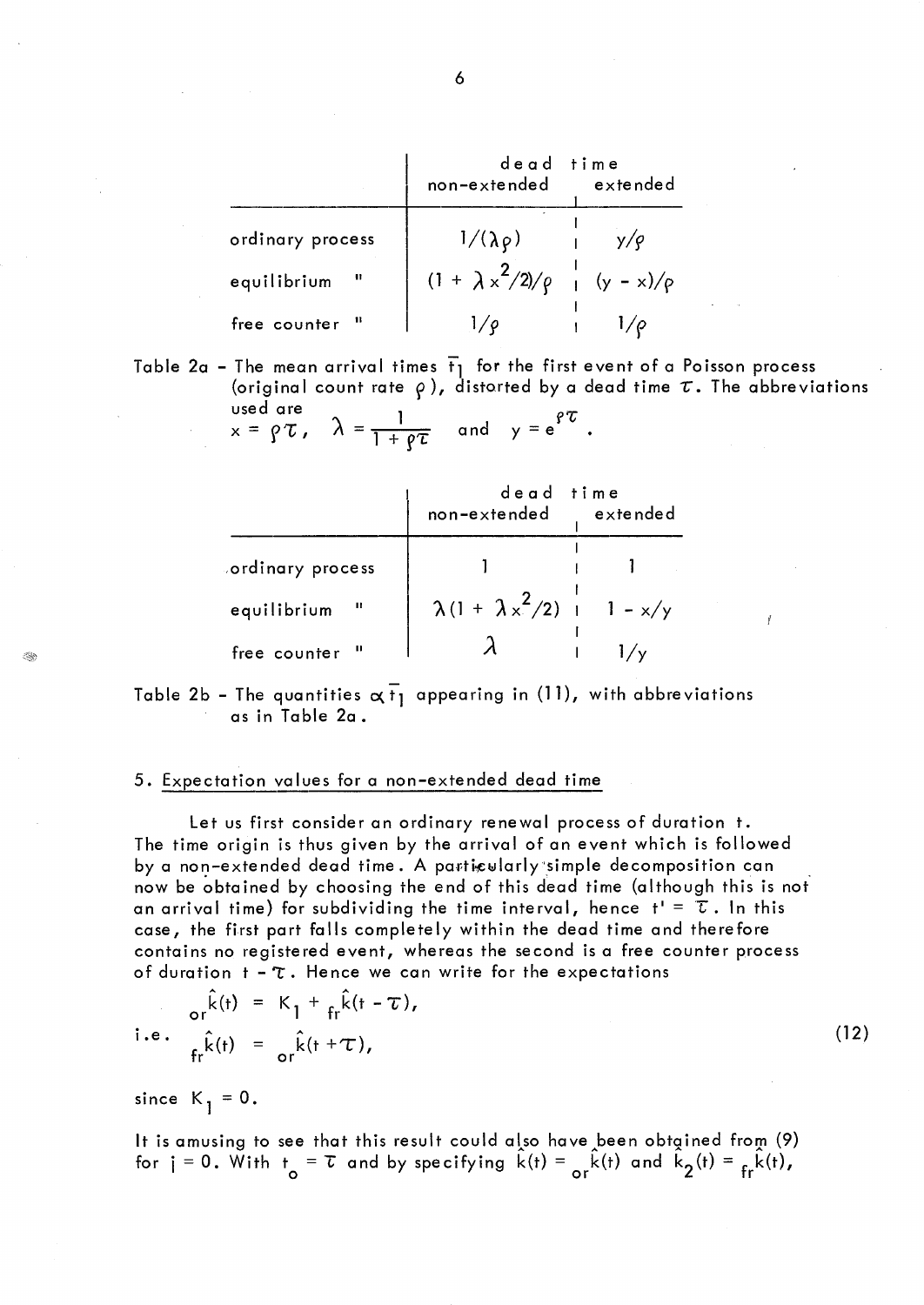7

we arrive indeed at

$$
\begin{aligned}\n\sigma_r^{\hat{k}}(t) &= f_r^{\hat{k}} 2^{(t)} - \alpha' \tau \\
&= \alpha (t - \tau) + \beta = f_r^{\hat{k}}(t - \tau) \quad .\n\end{aligned} \tag{12'}
$$

This corresponds to the case where we take the end of the first dead time as the "arrival" of a fictitious event number zero. However, since the point t' = t<sub>o</sub> merely serves to subdivide the interval t, the acceptance of (12') does not presume any belief in the existence of ghosts; it only supposes  $\tau$ to be non-extending.

A more systematic approach may be based on (11) which can be written in the form of the difference

$$
\hat{k}(t) - \frac{\hat{k}(t)}{\sigma r} \approx 1 - \alpha \vec{t}_1 \quad . \tag{11'}
$$

By specifying the process considered we find readily, using the information of Table 2b,

- for an equilibrium process:

$$
e_q \hat{k}(t) - \frac{\hat{k}(t)}{\sigma r} \stackrel{\text{(i)}}{=} 1 - \lambda (1 + \frac{1}{2} \lambda x^2) = \lambda x (1 - \frac{1}{2} \lambda x);
$$
 (13)

- for a free counter process:

$$
f_{fr}\hat{k}(t) - \frac{\hat{k}(t)}{\sigma r}\hat{k}(t) \approx 1 - \lambda = \lambda_{x}.
$$
 (14)

Finally, the difference between (14) and (13) yields

$$
f_{\rm r} \hat{k}(t) - e_q \hat{k}(t) \approx \frac{1}{2} \lambda^2 \lambda^2 \tag{15}
$$

Since it is known from general considerations that for an equilibrium process the relation

$$
eq^{\hat{k}(t)} = \lambda \rho t \tag{16}
$$

holds exactly, we can easily pass from the differences given above to the full values for the asymptotic expectations of k, namely

$$
\begin{array}{rcl}\n\text{or} & \hat{k}(t) & \cong & \lambda \left( \rho + -x + \frac{1}{2} \lambda x^2 \right) \\
\text{or} & \hat{k}(t) & \cong & \lambda \left( \rho + + \frac{1}{2} \lambda x^2 \right) \\
\text{or} & \hat{k}(t) & \cong & \lambda \left( \rho + + \frac{1}{2} \lambda x^2 \right) \,.\n\end{array} \tag{17}
$$

The relations (16) to (18) are in agreement with the corresponding values as stated in 
$$
\begin{bmatrix} 1 \\ 1 \end{bmatrix}
$$
. Likewise (12) is readily seen to be consistent with (17) and (18).

**BA**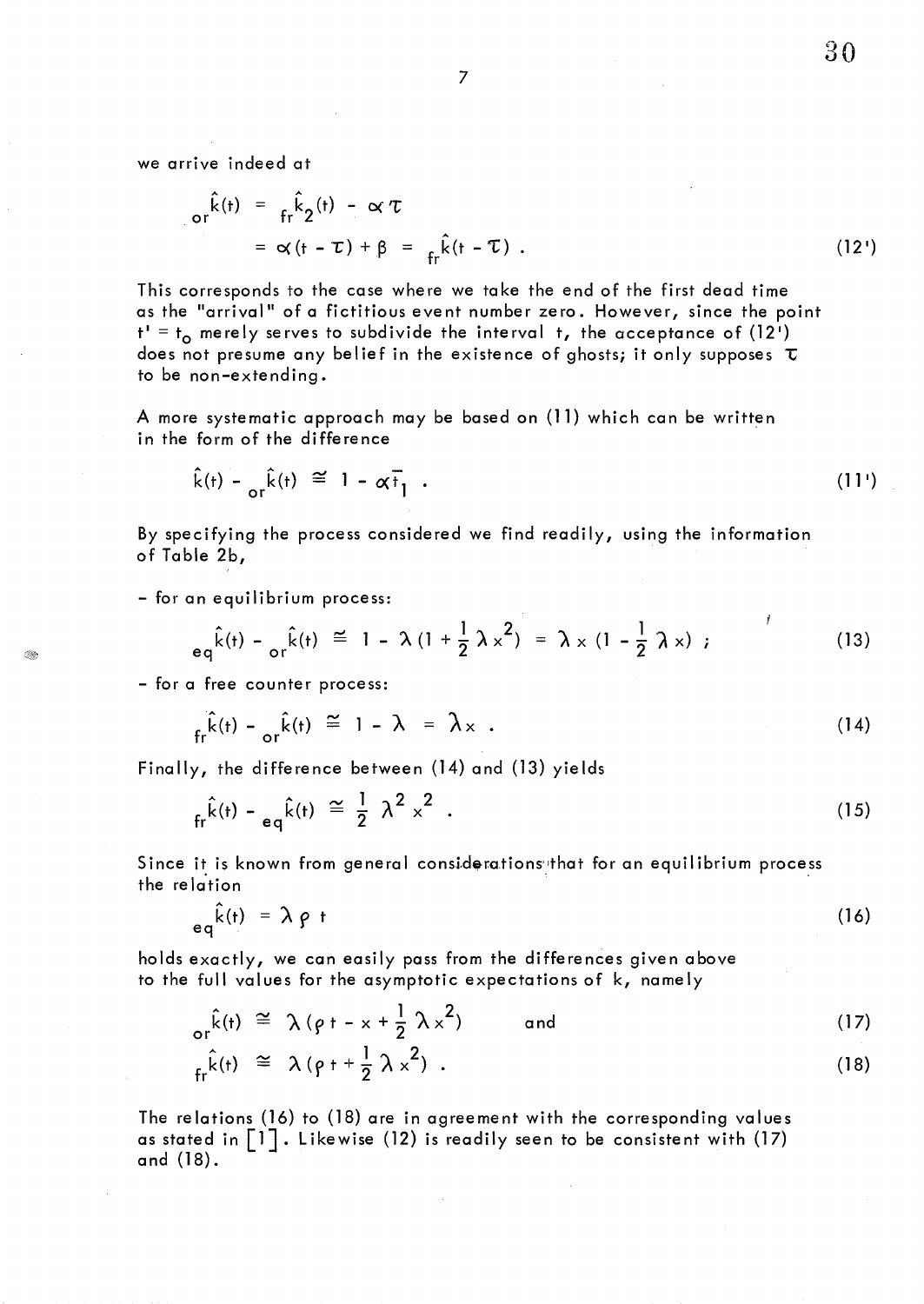It should be mentioned, perhaps, that (17) and (18) may be written in a number of equivalent ways; the choice among them is largely a matter of personal preference. Possible alternative forms which contain only *À*  in the corrective terms are for example

$$
\hat{k}(t) \cong \lambda \rho t - \frac{1}{2} (1 - \lambda^2) \quad , \tag{17'}
$$

$$
\hat{f}_{\rm fr} \hat{k}(t) \cong \lambda \rho t - \lambda + \frac{1}{2} (1 + \lambda^2) \quad . \tag{18'}
$$

### 6. Expectation values for an extended dead time

For an extended dead time, the reasonings remain essentially the same as before. Only in the event that we are interested in knowing the correspondance to our previous relation (12), we have to take into account that the effective dead time is no longer constant since it can now be extended. If its mean duration is denoted by  $\tau_{_{\rm eff'}}$  the formula corresponding to  $(12)$  now reads for an extended dead time

$$
f_r \hat{k}(t) = \frac{\hat{k}(t + \tau_{eff})}{2} \tag{19}
$$

The unknown quantity  $\tau_{eff}$  can be determined in several ways; some of them will be discussed later (see (27) and the Appendix).

Again, the differences are determined by (11'). With the values from Table 2b we obtain

- for an equilibrium process:

**BR** 

$$
eq^{\hat{k}(t) - \alpha r^{\hat{k}(t)} \cong x/y \tag{20}
$$

- for a free counter process:

$$
\hat{fr}^k(t) - \frac{\hat{k}(t)}{\sigma^2} \approx (y - 1)/y \quad \text{if} \quad \hat{f}^k(t) = 1
$$
 (21)

This yields for the difference

$$
f_r \hat{k}(t) - e_q \hat{k}(t) \cong (y - x - 1)/y
$$
 (22)

Since for the equilibrium process the expectation is known to be

$$
eq^{\hat{k}(t)} = \rho t/y \tag{23}
$$

one readily gets for the other cases

$$
\rho_r(\hat{k}(t)) \cong (\rho t - x) / y \qquad (24)
$$

$$
f_{\rm fr} \hat{k}(t) \cong (\rho t - x + y - 1) / y
$$
 (25)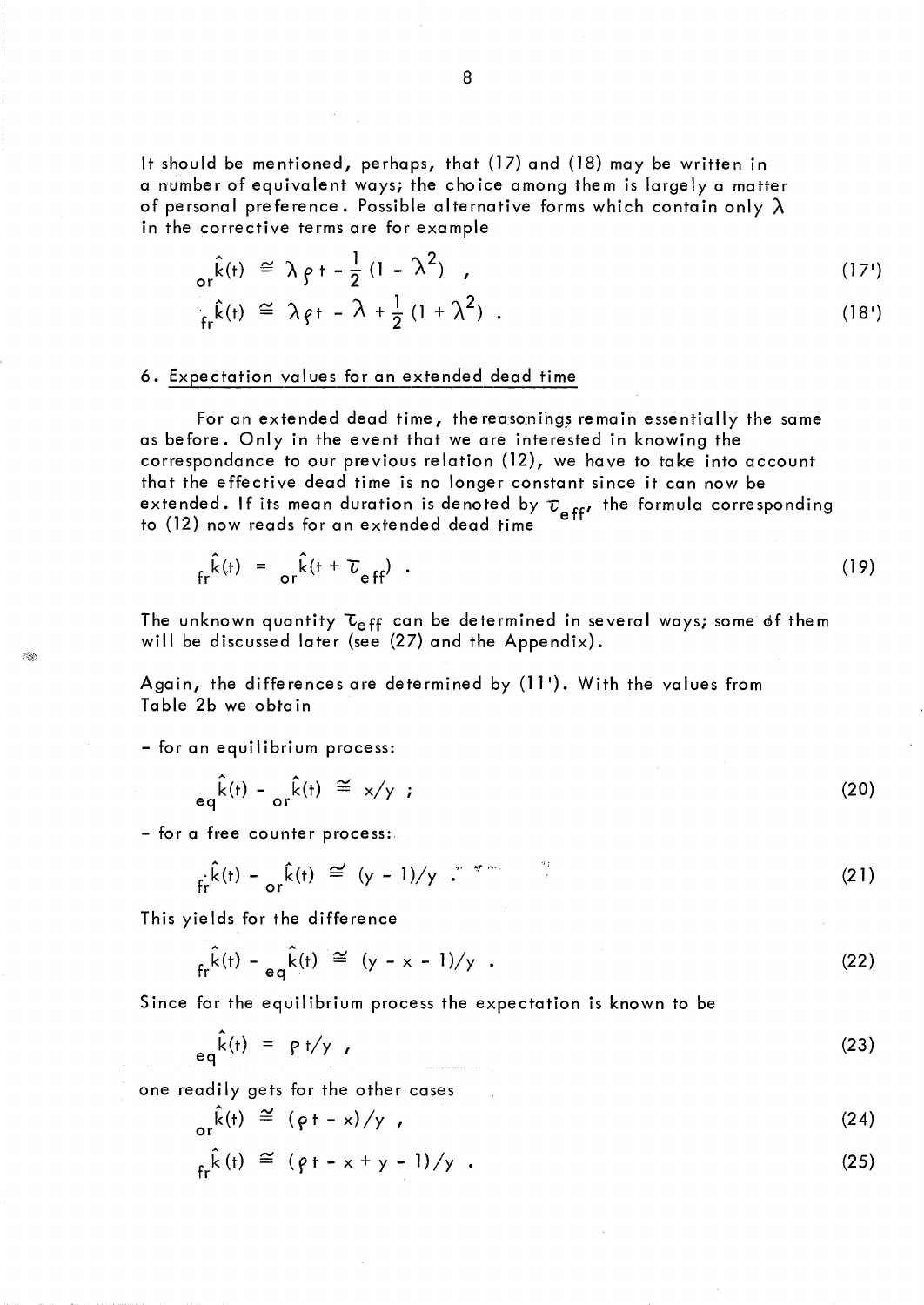We note that (24) and (25) are rigorous solutions for any  $t > \tau$  since the total renewal density is known to reach its final value at  $t = \tau$ for an extended dead time (compare  $\lceil 7 \rceil$ ). This is confirmed by the result of direct calculations  $\lceil 2 \rceil$ ).

Let us now quickly come back to (19). A comparison between (24) and (25) a Ilows us to write

$$
f_r \hat{k}(t) = \frac{1}{\sigma r} \hat{k} \left[ \frac{1}{2} + (y-1) / \rho \right] \tag{26}
$$

from which we deduce the value

$$
\tau_{eff} = (y - 1) / \rho \tag{27}
$$

for the mean length of the effective dead time. This indirect way of reasoning is in agreement with the result (A8) obtained in the Appendix by a more general method.

### 7. Survey of the results

ln Table 3 the main asymptotic relations derived in this report are put together. As there exists quite an extended (and occasionally somewhat confusing) literature on this subject, an attempt to make a complete survey would hardly be profitable. On the other hand, we made some effort to trace the first reference for a given explicit result k(t), although we may have missed some of them. For this task, the recent bibliography  $\lceil 8 \rceil$ has proved useful. One of the main difficulties we met in comparing the results of different authors stems from the fact that in many cases the exact experimental conditions (i.e. type of process and dead time) are not clearly stated. Complements and rectifications by readers would be very welcome.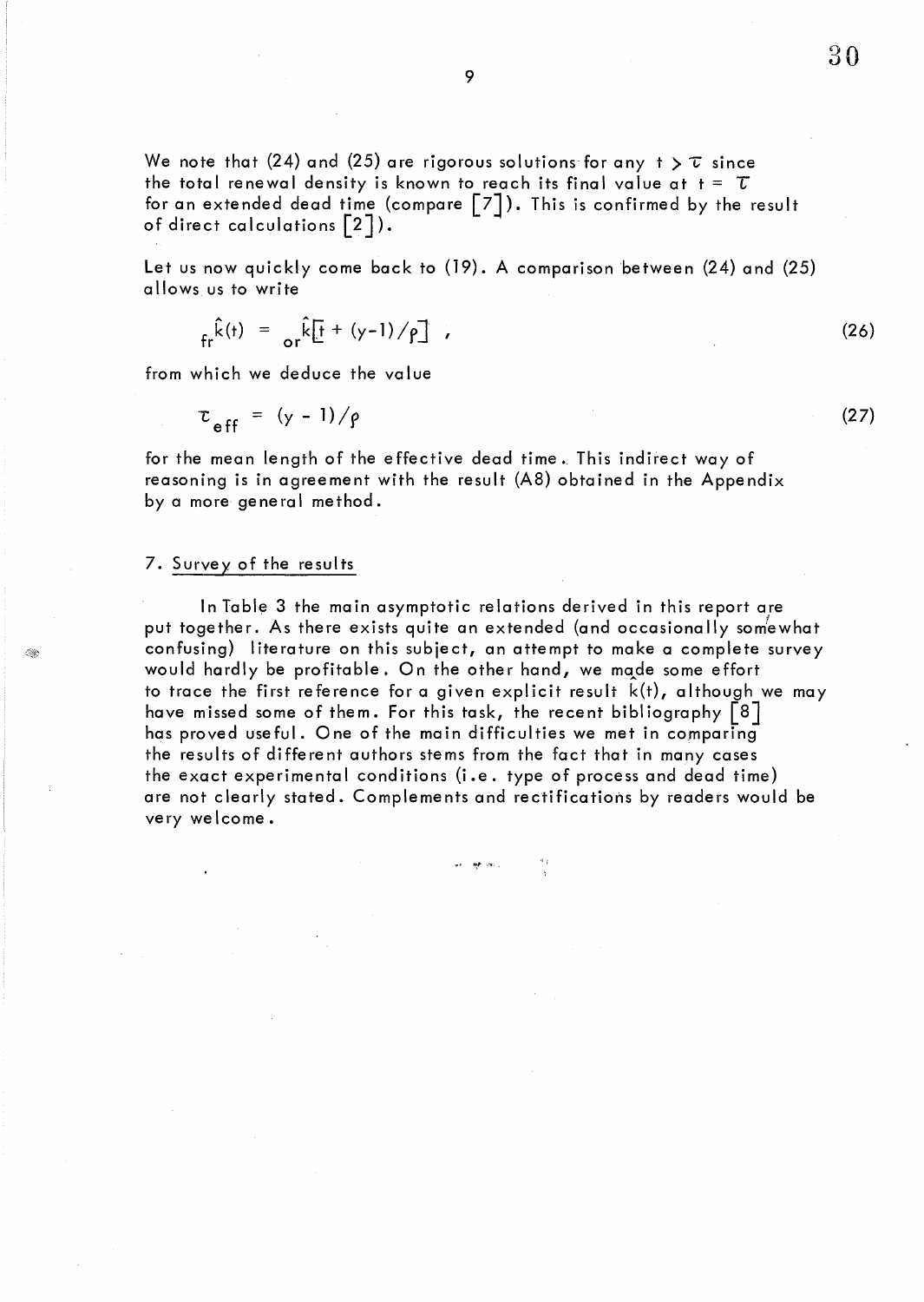| Type of process              | $\hat{k}(t)$                           | Earliest<br>references                                                                |  | Comment        |
|------------------------------|----------------------------------------|---------------------------------------------------------------------------------------|--|----------------|
| ordinary process             | $\lambda (\rho + - x + \lambda x^2/2)$ | $\begin{bmatrix} 9 \end{bmatrix}$ , $\begin{bmatrix} 10 \end{bmatrix}$ , eq. 29       |  |                |
| $\mathbf{H}%$<br>equilibrium | $\lambda$ $\rho$ t                     |                                                                                       |  | $\overline{2}$ |
| $^{\rm n}$<br>free counter   | $\lambda (\rho + \lambda x^2/2)$       | $\begin{bmatrix} 11 \\ \text{eq. 29} \\ \text{eq. 29} \\ \text{eq. 11} \end{bmatrix}$ |  |                |

- For an extended dead time:

| Type of process             | $\hat{k}(t)$             | Earliest<br>references                                                                                     |  | Comment        |
|-----------------------------|--------------------------|------------------------------------------------------------------------------------------------------------|--|----------------|
| ordinary process            | $(\rho + -x)/y$          | $\begin{bmatrix} 10 \\ \text{eq. } 42 \end{bmatrix}$ , $\begin{bmatrix} 13 \\ \text{p. } 56 \end{bmatrix}$ |  | $3 \t/$        |
| $\mathbf{u}$<br>equilibrium | $\rho f/y$               |                                                                                                            |  |                |
| free counter "              | $(\rho + - x + y - 1)/y$ |                                                                                                            |  | $\overline{3}$ |

Table 3 – Summary of the asymptotic formulae for the expectation  $\hat{k}(t)$ of the number of events in  $\phi$  measuring interval  $\,$  t, if an original Poisson process with rate  $\rho$  has been distorted by a dead time  $\tau$ 

The abbreviations used are  $x = \rho \tau$ ,  $\lambda = (1+x)^{-1}$  and  $y = e^x$ .

Comments:<br>1. Campbell's result <u>9t -</u> 2  $1 + x$  $2x + x^2$ 2  $(1 + x)^2$ is readily shown to be identical to  $(17)$ .

- 2. This is a "classical" formula, although it has rarely been recognized to be valid only for an equilibrium process.
- 3. This result has actually been first obtained as the exact solution for t  $\gtrsim \overline{\iota}$ .

<sup>\*</sup> Afterallowance for an obvious misprint which has, however, been taken over in  $\left[15\right]$ .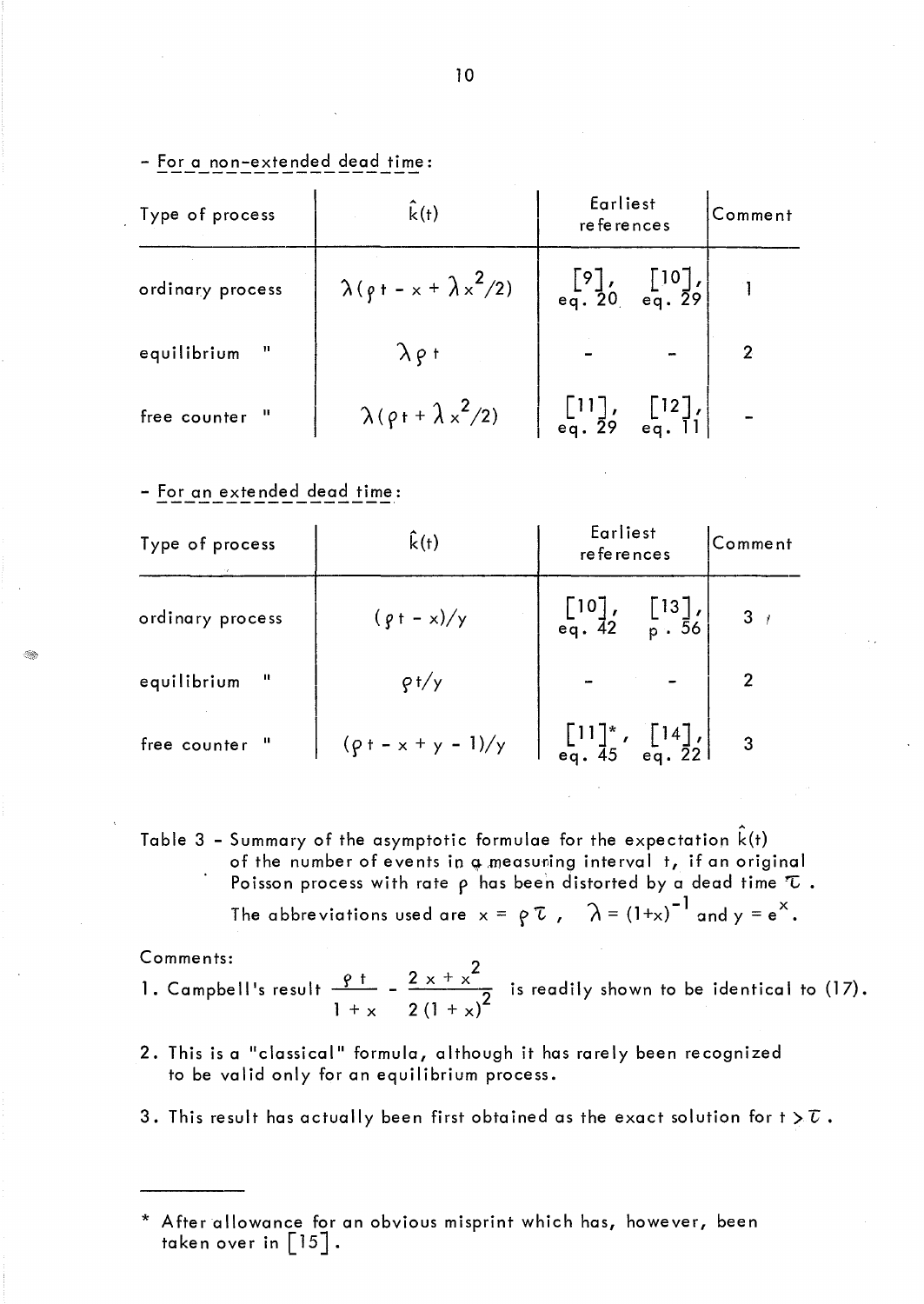## APPENDIX

#### On the effective length of an exténded dead time

Let us consider a Poisson process of count rate  $\rho$ , where every incoming pulse is followed by a dead time of duration  $\tau$ . After each outgoing or registered pulse there is a period of paralysis which may last from  $\tau$  to any arbitrarily large value. We are now going to determine the density for the effective duration of this paralysis for a nominal value  $\tau$  of the extended dead time as weil as the corresponding first few moments.

The Laplace transform of the desired density D(t) has been indicated a long time ago by Feller  $\lceil 11 \rceil^*$ ; it is

$$
\widetilde{D}(s) \equiv \mathcal{L} \{ D(t) \} = \frac{(\varphi + s) \cdot e^{-(\varphi + s) \tau}}{s + \varphi \cdot e^{-(\varphi + s) \tau}} \quad . \tag{A1}
$$

It may be 'interesting to find the corresponding original. For this purpose, we write (Al) in the form

$$
\widetilde{D}(s) = \frac{\rho \cdot e^{-(\rho+s)\tau}}{s + \rho \cdot e^{-(\rho+s)\tau}} + \frac{s \cdot e^{-(\rho+s)\tau}}{s + \rho \cdot e^{-(\rho+s)\tau}}
$$

$$
= e^{\widetilde{f}(s) + \frac{s}{\rho} \cdot e^{\widetilde{f}(s)}}, \qquad (A2)
$$

or likewise for the original

 $-100$ 

$$
D(t) = e^{f(t) + \frac{1}{\rho} \frac{d}{dt} e^{f(t)}.
$$
 (A2')

 $\sim$ The reason for this decomposition lies<sub>"</sub>in the fact that <sub>e</sub>f(s) is a well-known transform we met before in a similar context (see  $\left[\begin{matrix} 7 \end{matrix}\right]$  , eq. 11'). The corresponding original density has been found to be

$$
e^{f(t)} = \rho \sum_{j=1}^{\infty} U(T_j) \cdot \frac{(-T_j)^{j-1}}{(j-1)!} \cdot e^{-jx} , \qquad (A3)
$$

where  $T_i =$  $\mathbf{p} = \mathbf{p} + -\mathbf{j} \times \mathbf{p}$   $\mathbf{x} = \mathbf{g}^T$  and U is the unit step function.

\* His equation (42), after correction of an obvious misprint.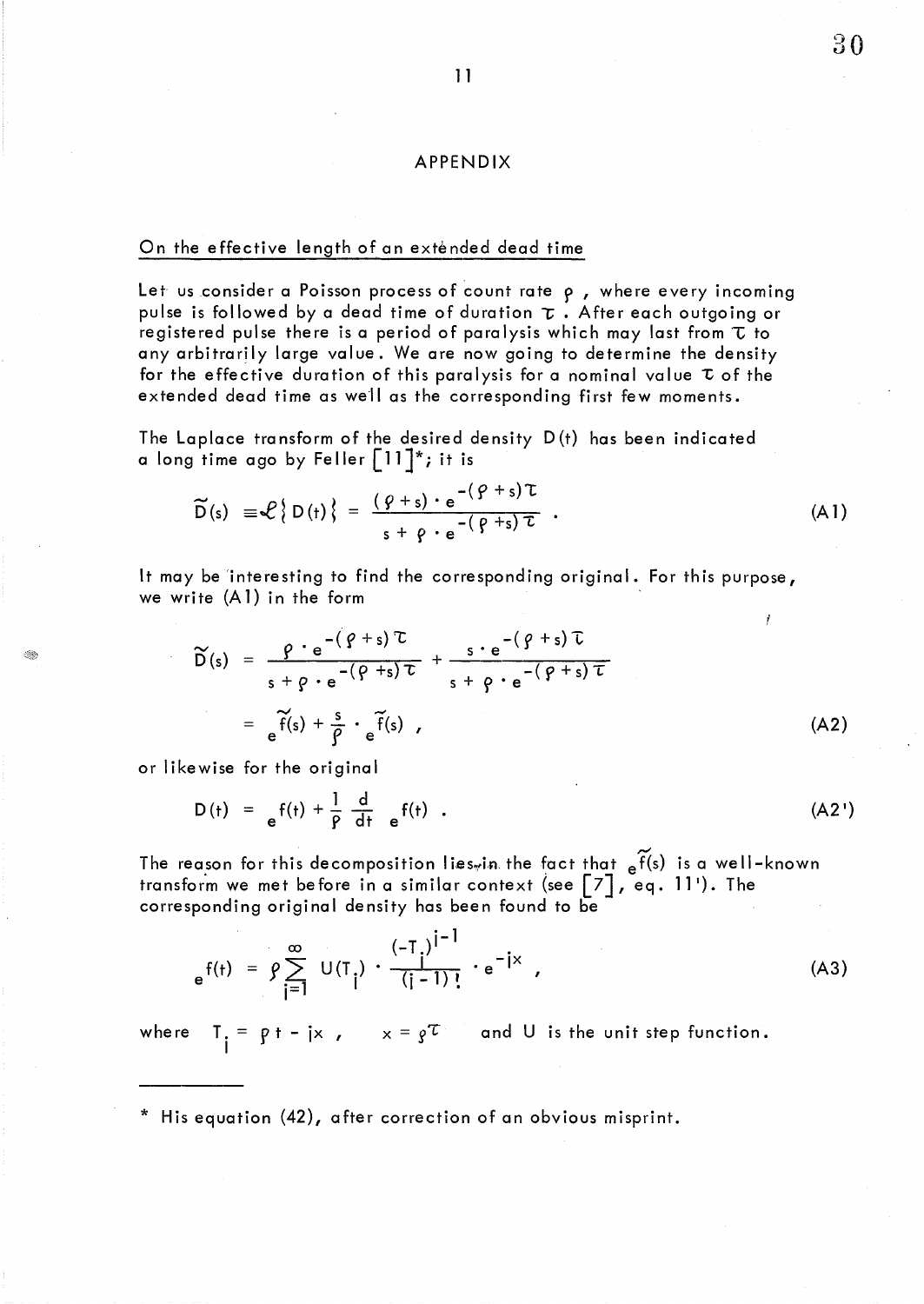If we remember that

$$
\frac{d}{dt} U(t - t_0) = \delta (t - t_0) ,
$$

the contribution of the discontinuity of  $_{e}f(t)$  at  $t = \tau$  to the derivative is seen to be  $\rho$  e<sup>-x .</sup>  $\delta$  (t -  $\tau$ ). Hence we can write

$$
\frac{1}{\beta} \frac{d}{dt} e^{f(t)} = \delta(t - \tau) \cdot e^{-x} + \sum_{i=1}^{\infty} U(T_i) \cdot \frac{(i-1)(-T_i)^{i-2}}{(i-1)!} \cdot (-\rho) \cdot e^{-ix}
$$

$$
= \delta(t - \tau) \cdot e^{-x} - \rho \sum_{i=2}^{\infty} U(T_i) \cdot \frac{(-T_i)^{i-2}}{(i-2)!} \cdot e^{-ix} . \tag{A4}
$$

By summing (A3) and (A4)we obtain for the interval density of the paralysis  
\n
$$
D(t) = \delta (t - \tau) \cdot e^{-x} + \beta \cdot e^{-x} \cdot U(T_1) + \beta \sum_{j=2}^{\infty} U(T_j) \left\{ \frac{(-T_j)^{j-1}}{(j-1)!} \cdot e^{-ix} - \frac{(-T_j)^{j-2}}{(j-2)!} \cdot e^{-ix} \right\}
$$
\n
$$
= \delta (t - \tau) \cdot e^{-x} + \beta \cdot e^{-x} \cdot U(T_1) + \beta \sum_{j=2}^{\infty} U(T_j) \cdot e^{-ix} \cdot (-T_j - j + 1) \cdot \frac{(-T_j)^{j-2}}{(j-1)!}
$$
\n
$$
= \delta (t - \tau) \cdot e^{-x} - \beta \sum_{j=1}^{\infty} U(T_j) \cdot e^{-ix} \cdot (T_j + j - 1) \cdot \frac{(-T_j)^{j-2}}{(j-1)!}
$$
\n(A5)

For a very low count rate ( $\rho \rightarrow 0$ ), (A5) reduces to

$$
D(t) \longrightarrow \delta(t-T), \qquad \qquad \text{where}
$$

as it obviously should do since in this limit overlappings of dead times disappear and the extended dead times become non extended with a fixed length  $\tau$ .

More explicitly, the density (AS) can be written for the various intervals as

12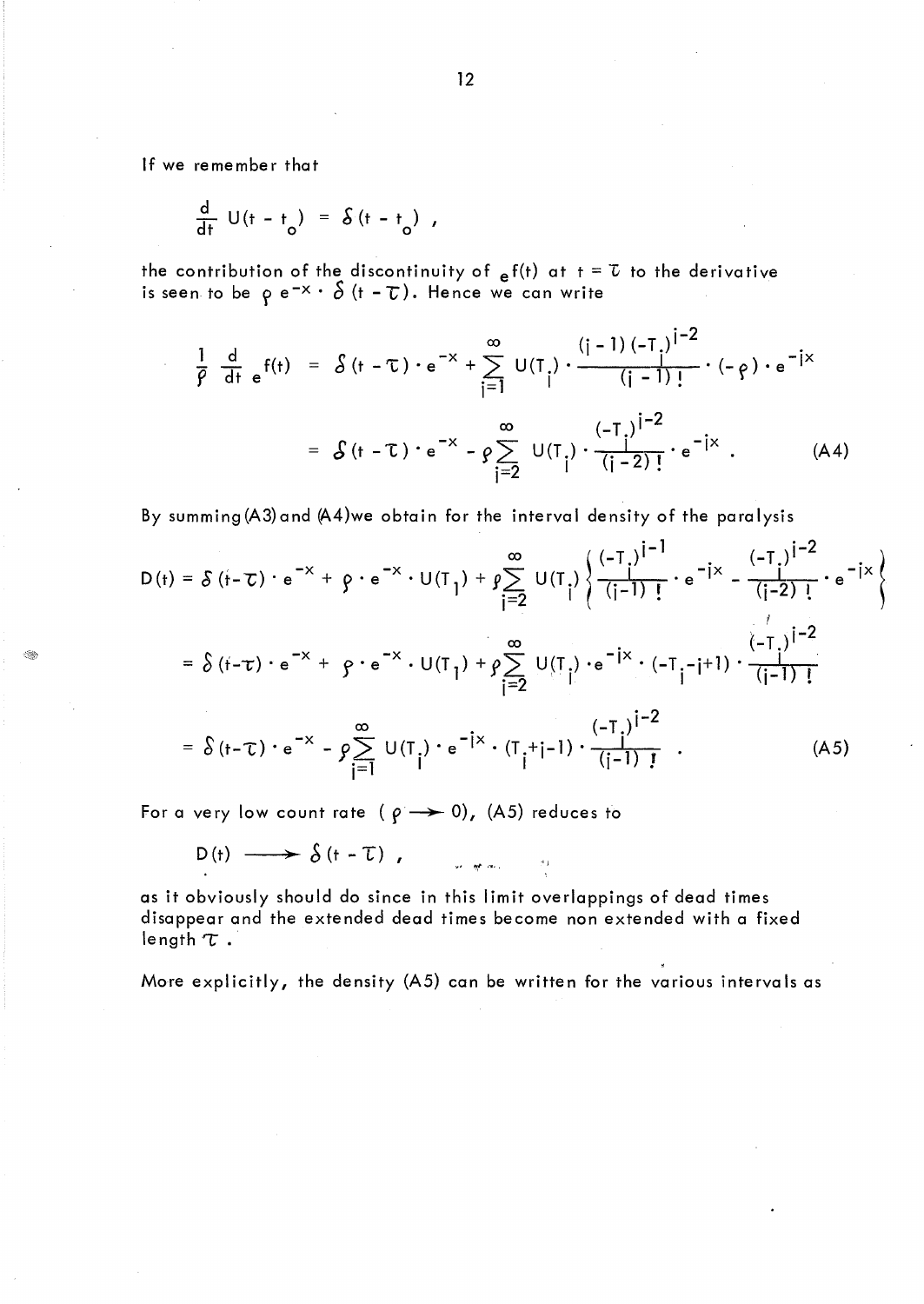$$
D(t) = \begin{cases} 0 & \text{for } t < \tau \\ \gamma_0 & \text{if } t = \tau \\ \gamma_1 & \text{if } \tau < t \leq 2\tau \\ \gamma_1 + \gamma_2 & \text{if } 2\tau < t \leq 3\tau \\ \gamma_1 + \gamma_2 + \gamma_3 & \text{if } 3\tau < t \leq 4\tau \\ \gamma_1 + \gamma_2 + \gamma_3 + \gamma_4 & \text{if } 4\tau < t \leq 5\tau \\ \cdot & \cdot & \cdot & \cdot & \cdot \end{cases}
$$

where

$$
\gamma_0 = \delta (t - \overline{t}) \cdot e^{-x},
$$
  
\n
$$
\gamma_1 = \rho e^{-x},
$$
  
\n
$$
\gamma_2 = -\rho e^{-2x} (\rho t - 2x + 1),
$$
  
\n
$$
\gamma_3 = \frac{1}{2} \rho e^{-3x} (\rho t - 3x + 2) (\rho t - 3x),
$$
  
\n
$$
\gamma_4 = -\frac{1}{6} \rho e^{-4x} (\rho t - 4x + 3) (\rho t - 4x)^2,
$$
  
\n...

As usual, the quantities of direct physical interest are the moments of lowest order. However, (A5) does not lend itself easily to their evaluation'. Instead it is preferable to go back to the simple decomposition (A2 <sup>1</sup> ) and derive the moments by algebraic manipulations with the transform. Using the result for the transform  $\int\!\!\hat{f}(s)$  as given after eq. 31 in  $\left[\begin{matrix} 7 \end{matrix}\right]$ , we find (since k=1 and R=y/ $\rho$  )  $e$ 

$$
\widetilde{D}(s) = \widetilde{f}(s) \cdot (1 + \frac{s}{\rho})
$$
\n
$$
= 1 - \frac{s}{\rho} (y - 1) + \frac{s}{\rho^2} y (y - x - 1) - \frac{s}{\rho^3} y [y(y - 2x - 1) + x(1 + x/2)] + ...
$$
\n(A6)

For the corresponding ordinary moments of order r, which can be derived by applying the formula

$$
m_r(t) = (-1)^r \frac{d^r}{ds^r} \widetilde{D}(s) \Big|_{s=0} \qquad (A7)
$$

we obtain

$$
m_0(t) = 1,\nm_1(t) = (y - 1)/\rho,\nm_2(t) = 2y (y - x - 1)/\rho2 and\nm_3(t) = 6y  $\left[ y^2 - y(1 + 2x) + x(1 + x/2) \right] / \rho3$  (A8)
$$

 $30$ 

 $( A5' )$ 

ť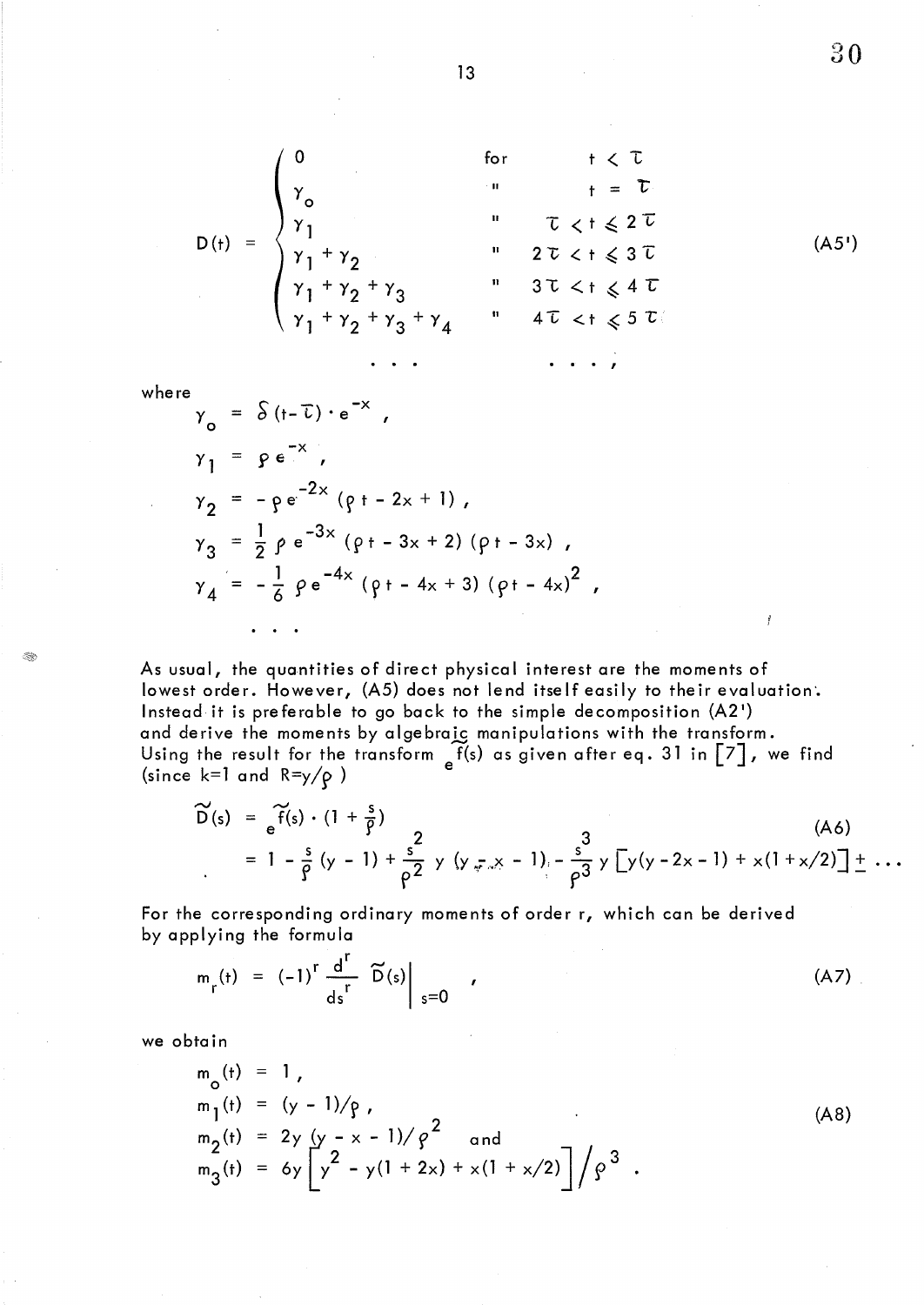For the central moments, this leads after some rearrangements to \*

$$
\mu_2(t) \equiv m_2(t) - m_1^2(t)
$$
  
\n
$$
= (y^2 - 2xy - 1)/\rho^2,
$$
  
\n
$$
\mu_3(t) \equiv m_3(t) - 3m_1(t) \cdot m_2(t) + 2m_1^3(t)
$$
  
\n
$$
= (2y^3 - 6xy^2 + 3x^2y - 2)/\rho^3.
$$
 (A10)

For checking purposes, we are also interested in the limiting values for  $\rho \rightarrow 0$ . A short calculation gives, including the lowest non-vanishing orderof x,

$$
m_1(t) \cong \tau(1 + x/2) \longrightarrow \tau,
$$
  
\n
$$
\mu_2(t) \cong \frac{1}{3}x^3/\rho^2 \longrightarrow 0,
$$
  
\n
$$
\mu_3(t) \cong \frac{1}{4}x^4/\rho^3 \longrightarrow 0,
$$

as was to be expected for the limit where  $D(t) = \delta(t - \tau)$ .

It may be worthwhile mentioning that there exists also a simple direct way to obtain the effective length  $\tau_{eff} = m_l(t)$  of the paralysis following a registered pulse.

For an original count rate  $\rho$ , the output rate R is known to be (say for an equilibrium process, or just for t sufficiently large)

- for a non-extended dead time  $\tau$  :

$$
{}_{n}R = \frac{\varrho}{1 + \varrho \tau} \qquad (A11)
$$

- for an extended dead time  $\bar{L}$ :

$$
e^{R} = \rho \cdot e^{-\rho \tau}.
$$
 (A12)

It follows from (A 11) that the original count rate is given by

$$
\rho = \frac{n^R}{1 - n^R \tau} \tag{A13}
$$

Thereby the term  $nR\bar{L}$  indicates the fraction of time occupied by the dead times following the registered events. Hence, there must also exist a formula equivalent to (A13) for the case of an extended dead time,

\* (A9) agrees with a result given by Feller  $\lceil 16 \rceil$  .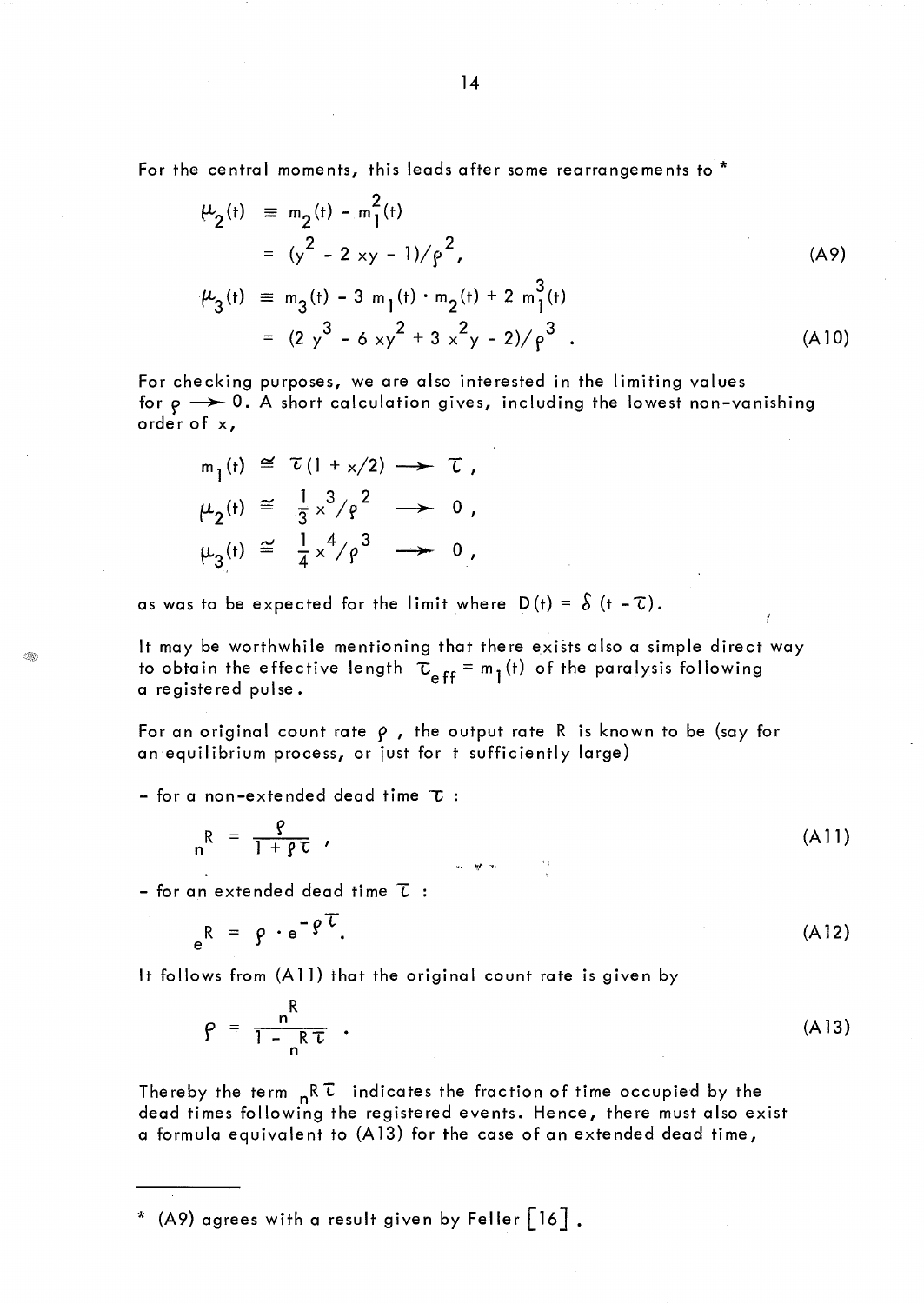15

namely

$$
\rho = \frac{e^{R}}{1 - e^{R} L_{eff}} \quad . \tag{A14}
$$

Inserting (A 12) into (A 14) gives readily

$$
\rho = \frac{\rho \cdot e^{-\beta U}}{1 - U_{eff} \cdot e^{-\beta U}} ,
$$

from which we obtain

$$
\tau_{eff} = \frac{1}{P} (e^{\rho \tau} - 1) , \qquad (A15)
$$

in agreement with (27) and (A8).

As for the moments of order two and three determined before, and which cannot be found in such a simple way, they may prove useful in a general description of counting processes where the dead times are supposed to be non-extended, but of a random nature. Using the respective moments up to the third order then gives an approximation which should be adequate for most practical purposes.

#### Re fe re nces

I.

- $\begin{bmatrix} 1 \end{bmatrix}$ J. W. Müller: "Some formulae for a dead-time-distorted Poisson process", Nucl. Instr. and Meth. 117, 401 (1974)
- $\lceil 2 \rceil$ J. Libert: "Statistique de comptage: à propos d'une expérience récente", Nucl. Instr. and Meth.  $126$ , 589 (1975);

id.: "Statistique de comptage du compteur libre", to be published in Nucl. Instr. and Meth.

- $\lceil 3 \rceil$ J.W. Müller: "Principles of correlation counting", Rapport BI PM-75/5 (1975)
- W.L. Smith: "Asymptotic renewal theorems", Proc. Roy. Soc.  $\lceil 4 \rceil$ Edinb. A 64, 9 (1954)
- $\lceil 5 \rceil$ V.I. Goldanskii, A.V. Kutsenko, M.I. Podgoretskii: "Counting Statistics of Nuclear Particles" (Hindustan Publ., Delhi, 1962), chapter Il, par. 6